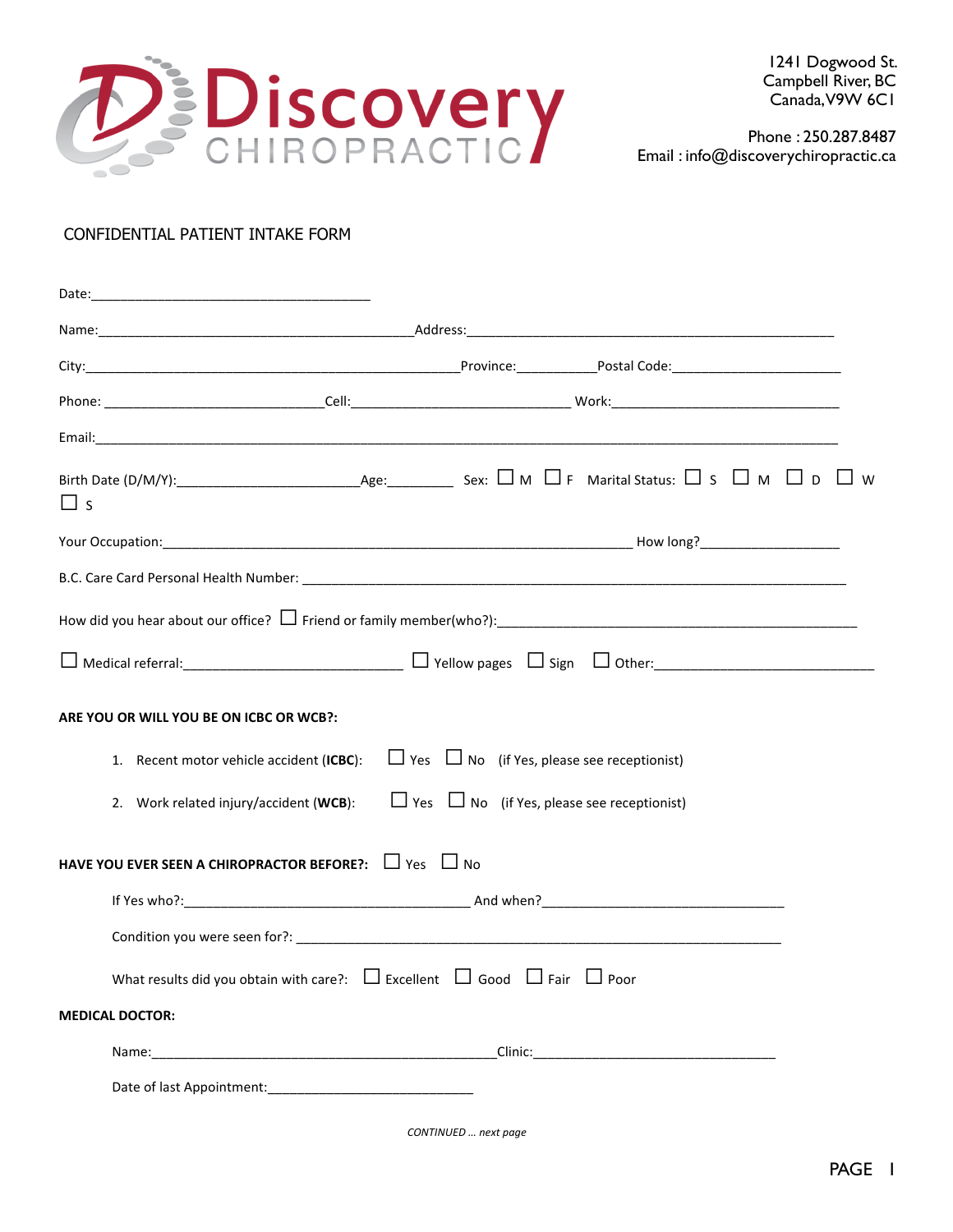

 Phone : 250.287.8487 Email : info@discoverychiropractic.ca

## **CURRENT
HEALTH
CONDITION**

| Constant                                                                                                                  |
|---------------------------------------------------------------------------------------------------------------------------|
| Is this condition affecting your: $\Box$ Work $\Box$ Sleep $\Box$ Daily Routine? If yes please                            |
| Have you had this or similar conditions in the past? $\Box$ Yes $\Box$ No If yes please                                   |
| What other treatment have you already received for your condition? $\Box$ Medication $\Box$ Surgery $\Box$ Physio Therapy |
|                                                                                                                           |

#### **HEALTH
HISTORY**

#### PLEASE CHECK ANY OF THE FOLLOWING THAT YOU HAVE HAD BEFORE OR HAVE NOW:  $\square$  Aids/HIV  $\Box$  Allergy Shots  $\square$  Anemia  $\square$  Aneurysm  $\square$  Arthritis  $\Box$  Asthma  $\Box$  Breast Conditions  $\Box$  Broken Bones  $\Box$  Cancer □ Car Accident  $\square$  Diabetes  $\Box$  Difficulty Breathing  $\square$  Dizziness  $\square$  Emphysema  $\square$  Epilepsy  $\Box$  Fever(prolonged)  $\Box$  Frequent colds  $\square$  Glaucoma  $\Box$  Gout  $\square$  Headaches  $\Box$  Hearing problems  $\Box$  Heart conditions  $\Box$  Hernia  $\Box$  Herniated Disc  $\Box$  High Blood Pressure  $\Box$  High Cholesterol  $\Box$  Hysterectomy  $\square$  Intestinal conditions  $\Box$  Kidney Disease □ Liver Disease □ Low Back Pain  $\square$  Menopause □ Midback Pain  $\square$  Migraines  $\square$  Multiple Sclerosis  $\Box$  Numbness  $\Box$  On Medication  $\Box$  Osteoarthritis  $\Box$  Osteoporosis  $\square$  Painful Menses  $\Box$  Pinched Nerve  $\square$  Pneumonia  $\Box$  Prostate problem  $\square$  Psychiatric care  $\Box$  Rheumatoid Arthritis  $\square$  Sinus Infections  $\square$  Severe Fall  $\square$  Stroke  $\Box$  Surgery  $\Box$  Thyroid Condition  $\square$  Tuberculosis  $\square$  Ulcers  $\Box$  Vision problems  $\Box$ Other: \_\_\_\_\_\_\_\_\_\_\_\_\_\_\_\_\_\_\_\_\_\_ \_\_\_\_\_\_\_\_\_\_\_\_\_\_\_\_\_\_\_\_\_\_